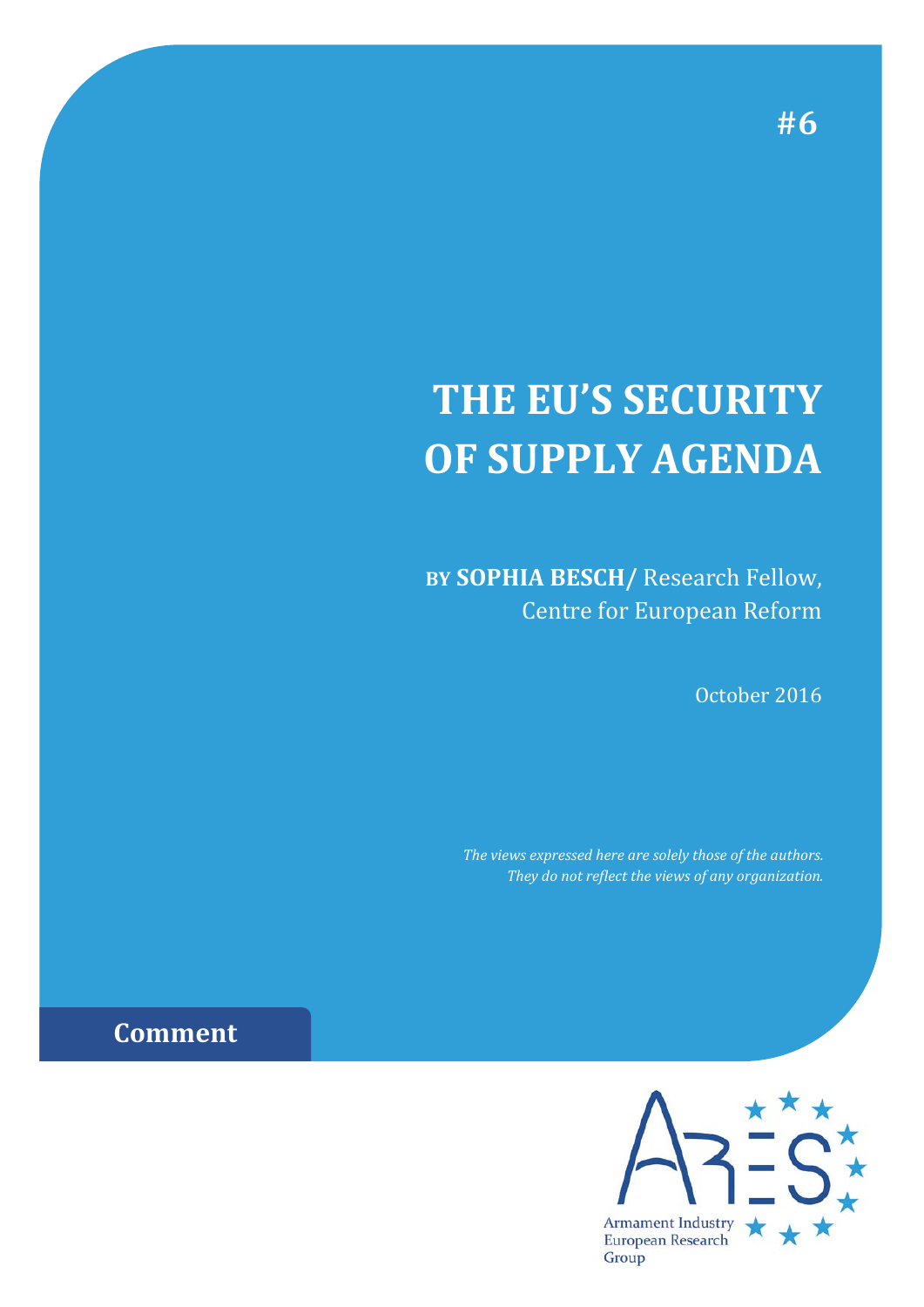s part of the call for a "sustainable, innovative and competitive" European defence industry, the 2016 EU Global Strategy refers to the need for European 'security of supply' in the defence sector – the guarantee that national defence planners will have access to equipment in peace time and during crises, no matter in which member-state their suppliers are located. This year's 'Defence Action Plan', which should also include a security of supply 'roadmap', could give renewed impetus to the security of supply agenda.

Planning for EU-wide rather than national security of supply makes sense. Yes, national production of defence equipment reduces the risk that supplies can be disrupted in times of crisis; a national defence industrial base that produces innovative technologies and skills can in itself be a military advantage; and for some extremely sensitive purchases it can be in a country's essential security interest not to contract with a defence company based in another country. But the concept of national security of supply has become a way for member-states to sustain uncompetitive defence industries as state-subsidised job creation schemes in a relatively high-skilled industrial sector.

In reality, European governments are finding national security of supply to be increasingly costly – defence equipment prices have risen faster than the general rate of inflation for many years and rising personnel costs are constraining the amount member-states can spend on equipment procurement and research and development (R&D). Thus, as a result of buying at home, European countries are restricted to procuring fewer major weapons systems, and are finding it hard to sustain an industrial base that can deliver the full range of capabilities. Cross-border co-operation can become the norm only if national defence planners can rely on their allies to supply equipment or components under all circumstances.

So far, the EU's attempts to create an EU defence market – such as the 'transfer directive'– address the symptoms, but not some of the underlying reasons preventing an EU-wide security of supply regime. In its drive to establish EU-wide security of supply for the defence market, Brussels is faced with a blurred notion of European strategic autonomy and mistrust among governments.

First, while in the long-term EU-wide security of supply and strategic autonomy are inextricably linked, Brussels' autonomy ambitions should not obscure much-needed short-term measures. The EUGS' renewed call for European strategic autonomy is a far cry from today's reality. Today, Europeans still rely to a large extent on the United States - for their protection and for high-end defence equipment. These two objectives are related: while buying ready-made equipment from the US is often seen by European governments as relatively cheap, and more predictable than relying on EU defence cooperation, it also contributes to closer ties. European countries for example use

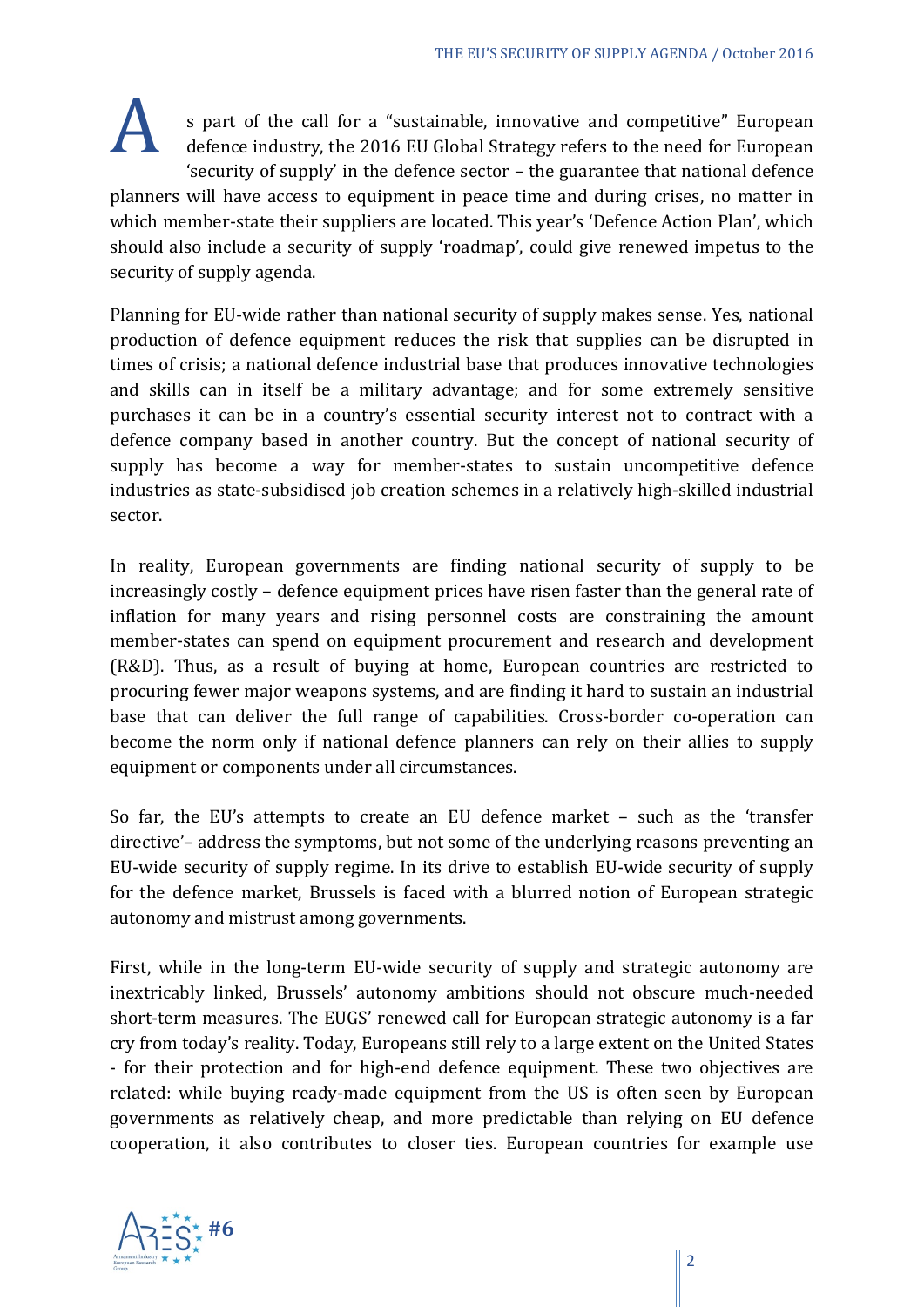defence procurement contracts to keep the United States interested in their national security concerns.

Expensive high-end US equipment designed for expeditionary operations may not meet the needs of small European militaries that must focus on territorial defence and manage tight budgets. Though offset-agreements may at times guarantee a minimum of employment, buying 'off the shelf' often involves minimal local technology or intellectual property content, thus weakening Europe's defence technology and industrial base (EDTIB), which is crucial for EU-wide Security of Supply. And to cope with cuts in defence budgets after the financial crisis, European industries have prioritised commercially more attractive dual-use capabilities or have shifted away from their home market and focused instead on exports to countries outside the EU.

The EU's Group of Personalities Report however, is right to stress the need for balance between dependency on offshore suppliers and preserving European capabilities and systems ownership. Attempting to establish a regime of strictly European procurement would increase costs, while removing valuable opportunities for EU and third country researchers to work together. Europe's defence companies want to be at the cutting edge of systems development, which brings in more high-value orders from governments both in the EU and outside it. They should not be limited to producing European capabilities for a shrinking European market. National planners should be able to procure the best value and best technology for their money. European industries should aim not just to build the most pan-European product at any price, but to build a product that is competitive on the global market. The EU's Preparatory Action for defence research, and eventually an EU-funded Defence Research Programme could help: by investing at an early stage, the EU could reduce some of the risks that defence companies take when they embark on long-term projects.

Second, the EU should own up to the fact that security of supply boils down to a question of trust. Recent crises have highlighted the differences in strategic perspectives among European nations, especially over the right approach to a revanchist Russia. Europe learned last year that many of its citizens were against sending military aid to Ukraine to support the country against Russia. While Ukraine of course is not an EU or NATO member-state, the poll made EU member-states close to Russia feel uneasy. Their concerns appeared even more justified when it emerged that despite treaty commitments to NATO solidarity, voters in several NATO member-states were reluctant to use force against Russia even to protect an ally. These political trends have implications for security of supply. Defence planners in a Baltic state might worry whether a member-state reluctant to provoke the Kremlin would deliver defence equipment to its allies in a crisis. The Commission has taken a legalistic approach to solving this issue, encouraging governments to make bilateral agreements. The EDA has drafted a framework voluntary agreement on security of supply, designed to guarantee supply in order to increase the level of mutual confidence amongst participating

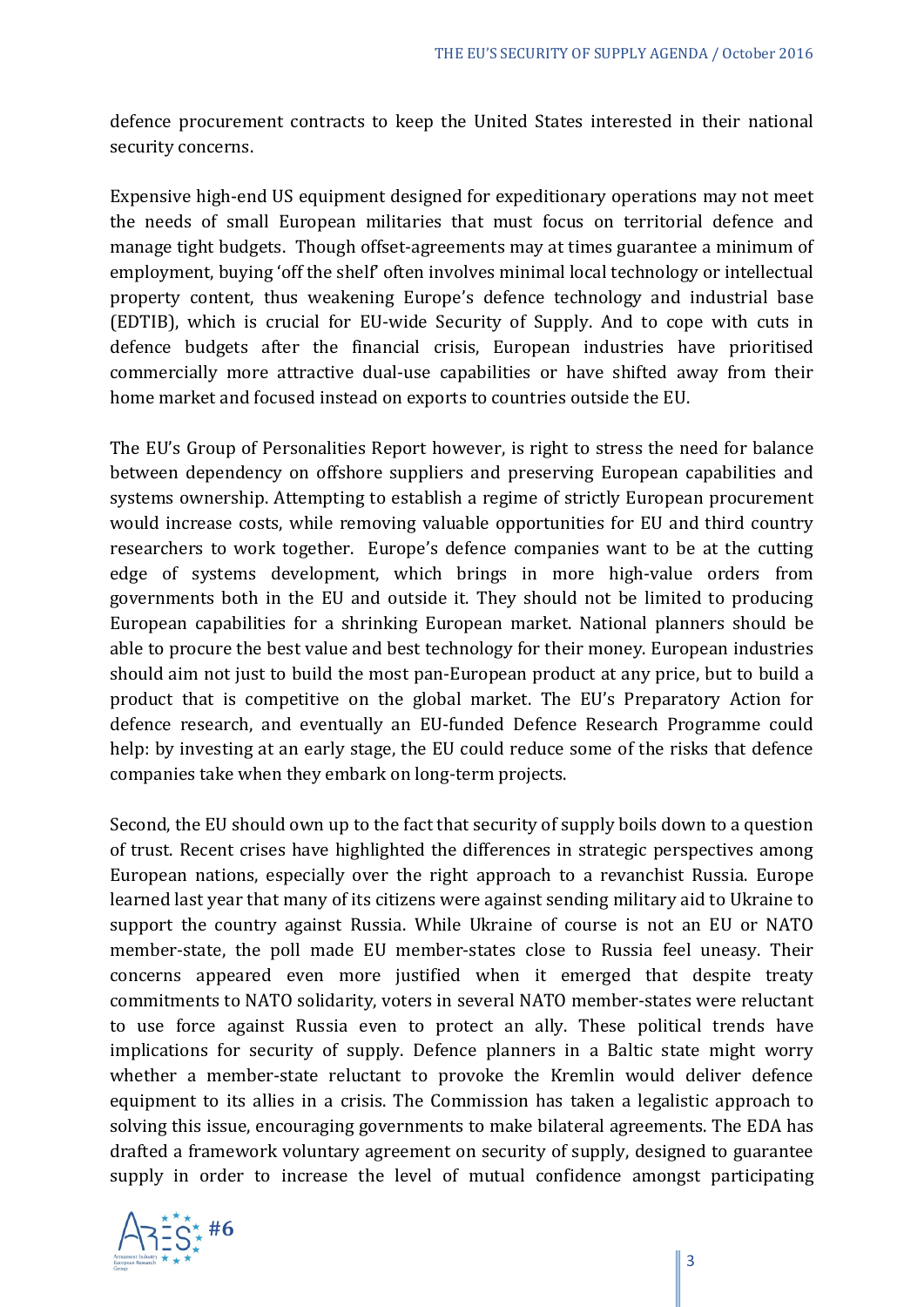member-states. Ultimately however, the trust that is essential for security of supply grows out of shared strategic priorities and defence interests. An EU defence white book that outlines a clear military ambition could contribute to harmonising EU memberstates strategic outlooks.

Europe still has a long way to go to provide for its own defence. But the impossible goal of national security of supply in Europe will eventually be history; European-wide security of supply needs to become a reality.